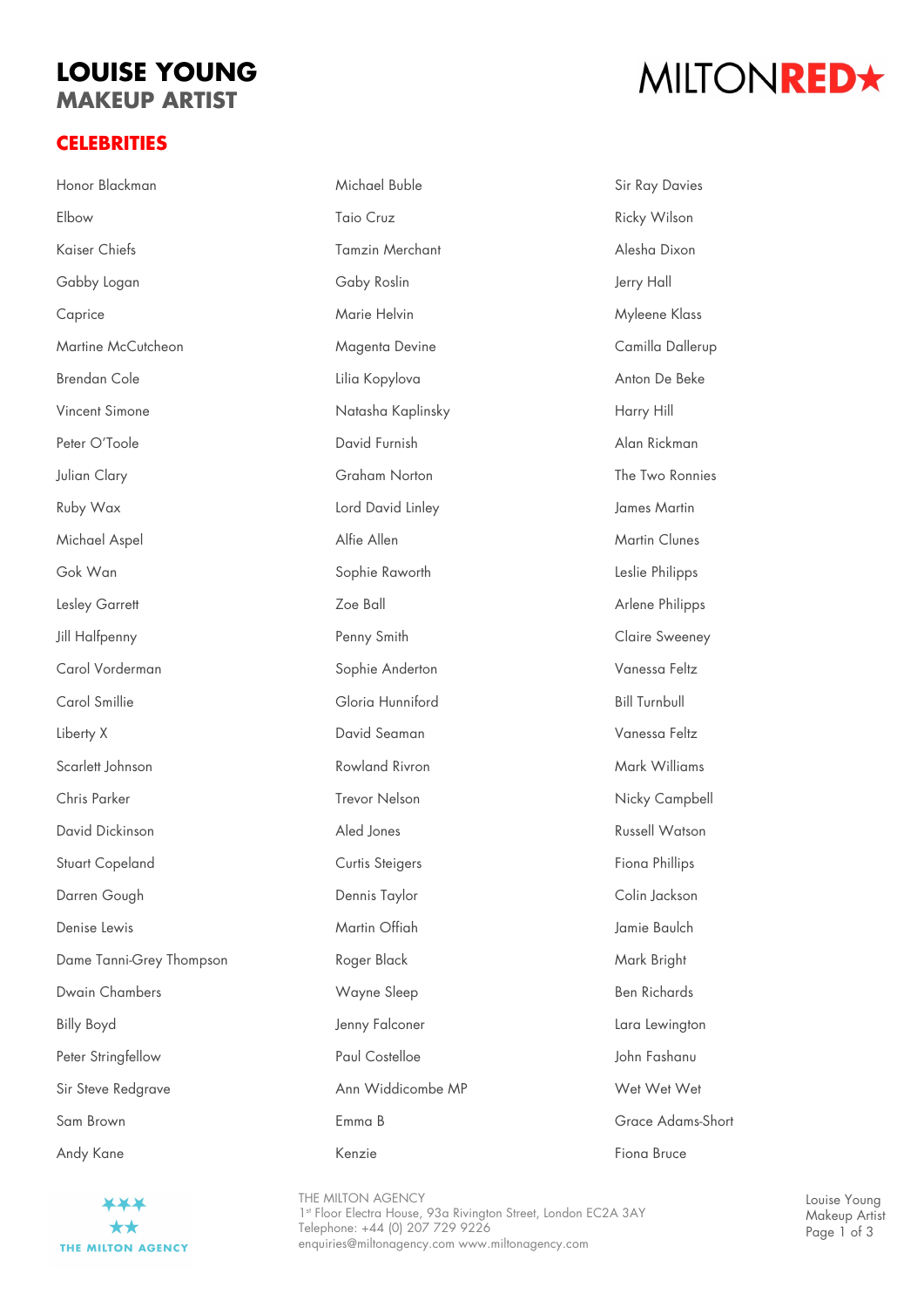### **LOUISE YOUNG MAKEUP ARTIST**

| Len Goodman          | Vincent Simone    | Diarmuid   |
|----------------------|-------------------|------------|
| <b>Madness</b>       | The Pet Shop Boys | Jodie Kidd |
| <b>Russell Grant</b> | Michael Crawford  | Bruno Toni |
| Martin Fry           | Jocelyn Brown     | Sinitta    |

#### **CLIENTS**

| Olympic Closing Ceremony 2012 | <b>BBC</b>            | <b>ITV</b>                |
|-------------------------------|-----------------------|---------------------------|
| <b>CHANNEL 4</b>              | <b>SKY</b>            | <b>ASTON MARTIN</b>       |
| <b>LEVIS</b>                  | <b>MCDONALDS</b>      | <b>MOTOREXPO</b>          |
| <b>GETTY IMAGES</b>           | <b>MONSOON</b>        | <b>MICHIKO KOSHINO</b>    |
| <b>PAUL COSTELLOE</b>         | <b>MARK POWERS</b>    | <b>CORUM WATCHES</b>      |
| NORWICH UNION                 | ONE ACCOUNT           | L'OREAL                   |
| <b>WELLA</b>                  | <b>REVLON</b>         | <b>ZURICH</b>             |
| <b>SURF</b>                   | LOTUS CARS            | <b>LOVE COUTURE</b>       |
| <b>EBURY PRESS</b>            | <b>HELLO MAGAZINE</b> | THE TIMES, OBSERVER       |
| MAIL ON SUNDAY                | POT NOODLE            | <b>INDEPENDENT</b>        |
| <b>WETHERSPOONS</b>           | <b>EMAP</b>           | <b>DESIGN CO</b>          |
| <b>TIARA STORE</b>            | <b>TONI &amp; GUY</b> | <b>JOHN OLIVER</b>        |
| <b>JORDANS</b>                | TONI & GUY            | <b>SCOTTISH PROVIDENT</b> |
|                               |                       |                           |

#### **PHOTOGRAPHERS**

| Adam Lawrence |  |
|---------------|--|
| Gerry Yardy   |  |
| Rob Yeatman   |  |

John Hedgecoe **Dougal Waters** Mike Harrington **Mike Harrington** Jim Crone



Louise Young Makeup Artist Page 2 of 3

# MILTONRED★

Diarmuid Gavin **Bruno Tonioli**